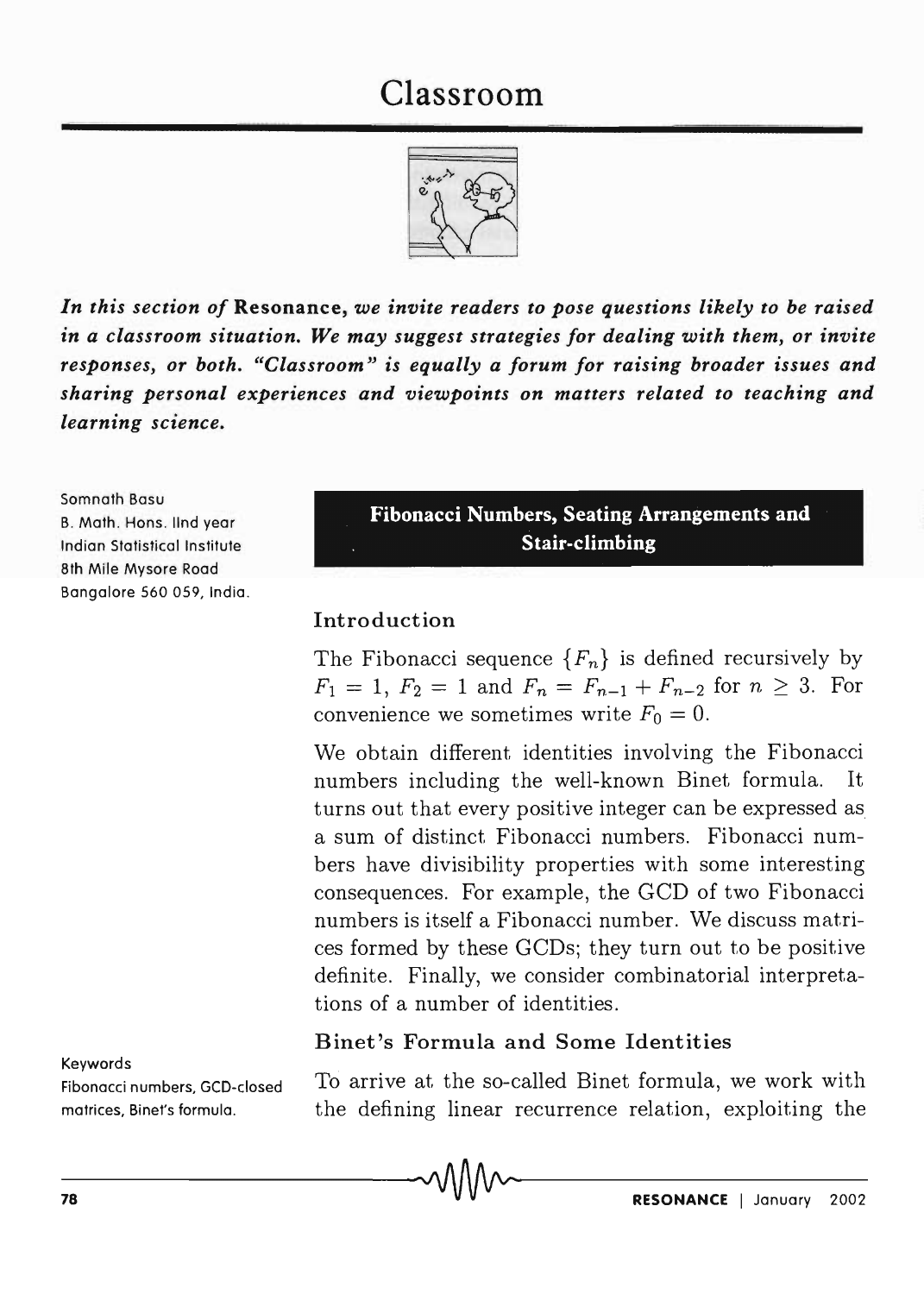fact that it has constant coefficients. Write  $f(t)$  =  $\sum_{n=1}^{\infty} F_n t^n$  and regard the entity *f* as a purely formal power series (so considerations of convergence need not trouble us). Then

$$
f(t) = t + t2 + \sum_{n=1}^{\infty} (F_n + F_{n+1}) t^{n+2}
$$
  
= t + t<sup>2</sup> + t<sup>2</sup>f(t) + t(f(t) - t) = t + (t + t<sup>2</sup>)f(t),

giving

$$
f(t) = \frac{t}{1 - t - t^2} = \frac{t}{(1 - \alpha t)(1 - \beta t)},
$$

where  $\alpha = (1 + \sqrt{5})/2$  and  $\beta = (1 - \sqrt{5})/2$ . Expanding by partial fractions we get

$$
f(t) = \frac{\alpha}{\alpha - \beta} \left( \frac{t}{1 - \alpha t} \right) - \frac{\beta}{\alpha - \beta} \left( \frac{t}{1 - \beta t} \right)
$$

and this yields Binet's formula

$$
F_n = \frac{\alpha^n - \beta^n}{\alpha - \beta} = \frac{\alpha^n - \beta^n}{\sqrt{5}}.
$$

From this formula we quickly get identities such as:

$$
F_{n+1}F_{n-1} - F_n^2 = (-1)^n \tag{1}
$$

$$
F_{n+2}F_{n-1} - F_{n+1}F_n = (-1)^n \text{ (for } n \ge 2), \qquad (2)
$$

$$
F_{m+n} = F_{m-1}F_n + F_m F_{n+1}, \quad (3)
$$

$$
F_{F(n)}^2 + F_{F(n+1)}^2 = F_{F(n+2)}, F_{F(n-1)} \tag{4}
$$

(for 
$$
n-1 \not\equiv 0 \pmod{3}
$$
).

(In (4) we have written  $F(n)$  for  $F_n$  to avoid double subscripts.) For instance consider (1); since  $\alpha - \beta = \sqrt{5}$ and  $\alpha\beta = -1$  we get

 $F_{n+1}F_{n-1} - F_n^2$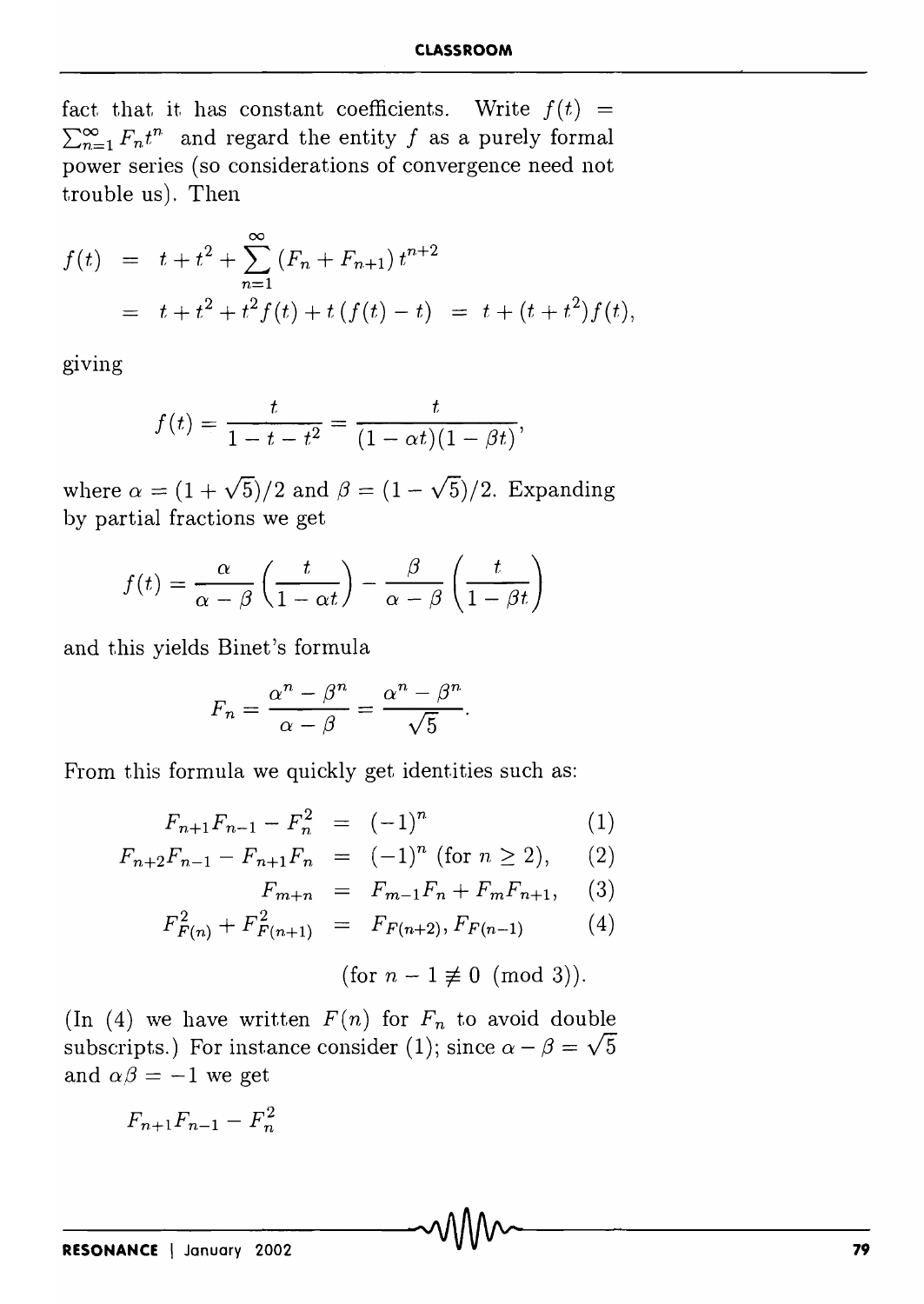$$
= \frac{1}{5} \left( \alpha^{2n} + \beta^{2n} - \alpha^{n+1} \beta^{n-1} \right)
$$

$$
- \alpha^{n-1} \beta^{n+1} - \alpha^{2n} - \beta^{2n} + 2\alpha^n \beta^n \right)
$$

$$
= \frac{1}{5} (\alpha \beta)^n \left( 2 - \frac{\alpha}{\beta} - \frac{\beta}{\alpha} \right)
$$

$$
= \frac{1}{5} (-1)^n (2 - (-1)\beta) = (-1)^n
$$

Using (1) we easily get (2) in an inductive manner. The proof of (4) is more challenging. We have

$$
F_{F(n)}^2 + F_{F(n+1)}^2
$$
  
=  $\frac{1}{5} \left( \alpha^{2F(n)} + \beta^{2F(n)} - 2(\alpha\beta)^{F(n)} + \alpha^{2F(n+1)} + \beta^{2F(n+1)} - 2(\alpha\beta)^{F(n+1)} \right)$   
=  $\frac{1}{5} \left( \alpha^{2F(n)} + \beta^{2F(n)} + \alpha^{2F(n+1)} + \beta^{2F(n+1)} \right)$   
if  $n - 1 \neq 0 \pmod{3}$ .

(We have used the relation  $\alpha\beta = -1$  and the fact that  $F(n+1) - F(n) = F(n-1)$  is odd if  $n-1 \not\equiv 0 \pmod{3}$ .) The quantity on the right is

$$
\frac{1}{5} \left( \alpha^{F(n+2)} - \beta^{F(n+2)} \right) \left( \alpha^{F(n-1)} - \beta^{F(n-1)} \right)
$$
\n
$$
= \frac{1}{5} \left( \alpha^{F(n+2)+F(n-1)} + \beta^{F(n+2)+F(n-1)} \right)
$$
\n
$$
- (\alpha \beta)^{F(n-1)} \left( \alpha^{F(n+2)-F(n-1)} + \beta^{F(n+2)-F(n-1)} \right)
$$
\n
$$
= \frac{1}{5} \left( \alpha^{2F(n)} + \beta^{2F(n)} + \alpha^{2F(n+1)} + \beta^{2F(n+1)} \right)
$$
\n
$$
n - 1 \neq 0 \pmod{3}.
$$

(We have used the relations  $F(n + 2) + F(n - 1) =$  $2F(n + 1), F(n + 2) - F(n - 1) = 2F(n).$  So (4) is proved.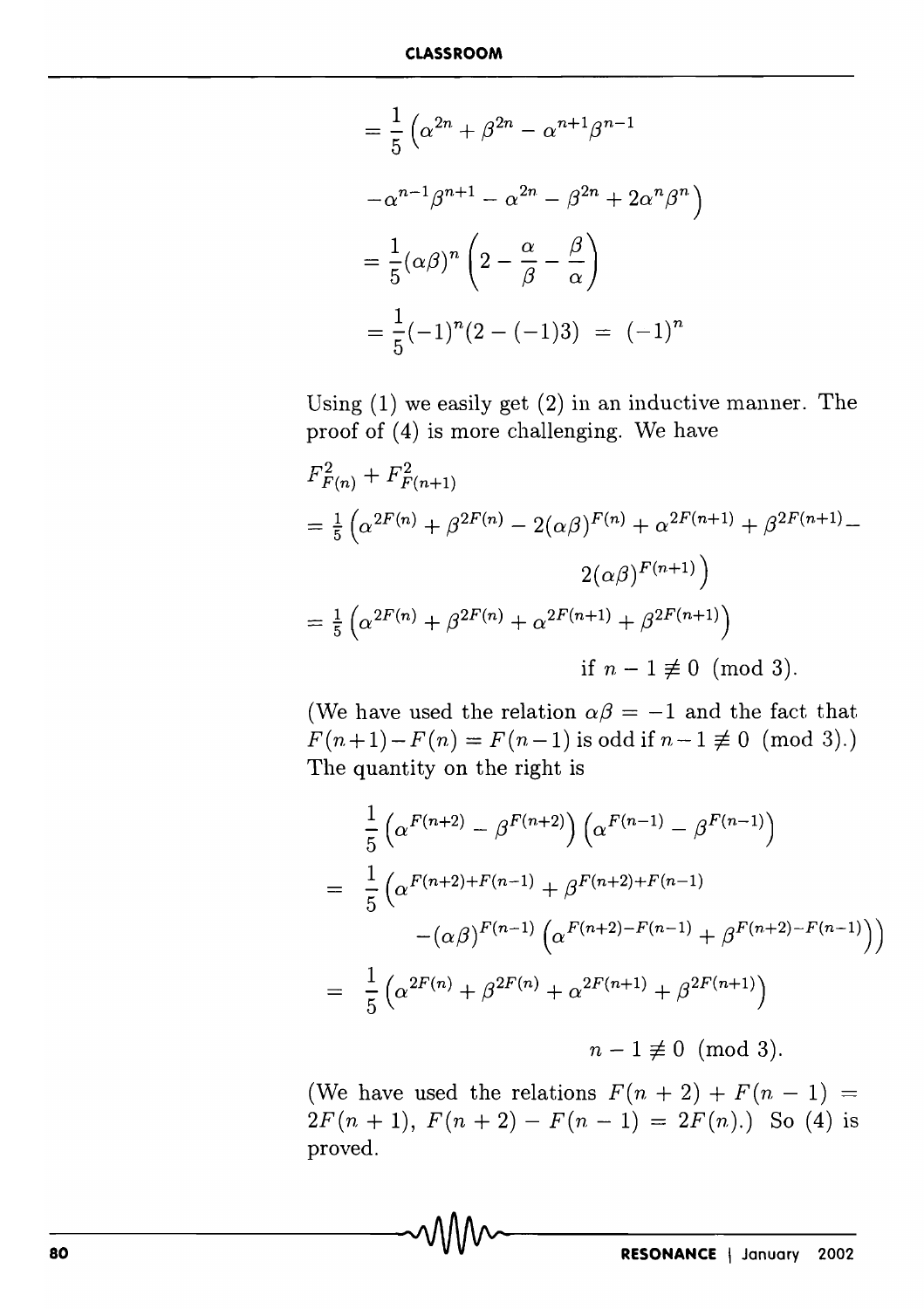Here are some more identities which can easily be proved using induction. We leave the proofs as exercises.

$$
F_1 + F_3 + \cdots + F_{2n-1} = F_{2n}, \qquad (5)
$$

$$
F_0 + F_1 + F_2 + + F_{n-2} = F_n, \tag{6}
$$

$$
F_0 + F_2 + F_4 + + F_{2n} = F_{2n+1}, \tag{7}
$$

$$
F_1^2 + F_2^2 + \cdots + F_n^2 = F_n F_{n+1}.
$$
 (8)

## **Remark**

Every positive integer can be expressed as a sum of distinct Fibonacci numbers. This is easily shown by subtracting from the given number the largest Fibonacci number not exceeding it, and then proceeding inductively.

## **Divisibility Properties**

The Fibonacci numbers have some striking divisibility properties. Note firstly that consecutive Fibonacci numbers are coprime. For, if  $d | F_n$  and  $d | F_{n-1}$ , then the relation that defines the Fibonacci numbers yields  $d \mid F_i$ for all  $i \leq n$ , and this gives  $d = 1$ .

**Theorem 1**  $F_m \mid F_n \iff m \mid n$ .

*Proof.* We shall make use of identity (3). Suppose firstly that  $m \mid n$ , say  $n = mk$ . We shall show by induction that  $F_m | F_{mk}$ . There is nothing to prove if  $k = 1$ . If the divisibility holds for some  $k$ , then consider the relation

$$
F_{m(k+1)} = F_{mk+m} = F_{mk-1}F_m + F_{mk}F_{m+1}.
$$

Since  $F_m$  is a divisor of both terms on the right, it follows that  $F_m \mid F_{mk+m}$ .

For the converse, assume that  $m > 2$ ,  $F_m | F_n$  and  $m \neq 1$ *n.* By (3) we have

$$
F_n = F_{n-m+m} = F_{n-m-1}F_m + F_{n-m}F_{m+1}.
$$

**Every positive integer can be expressed as a sum of distinct Fibonacci numbers. This is easily shown by subtracting from the given number the largest Fibonacci number not exceeding it,**  and then **proceeding inductively.**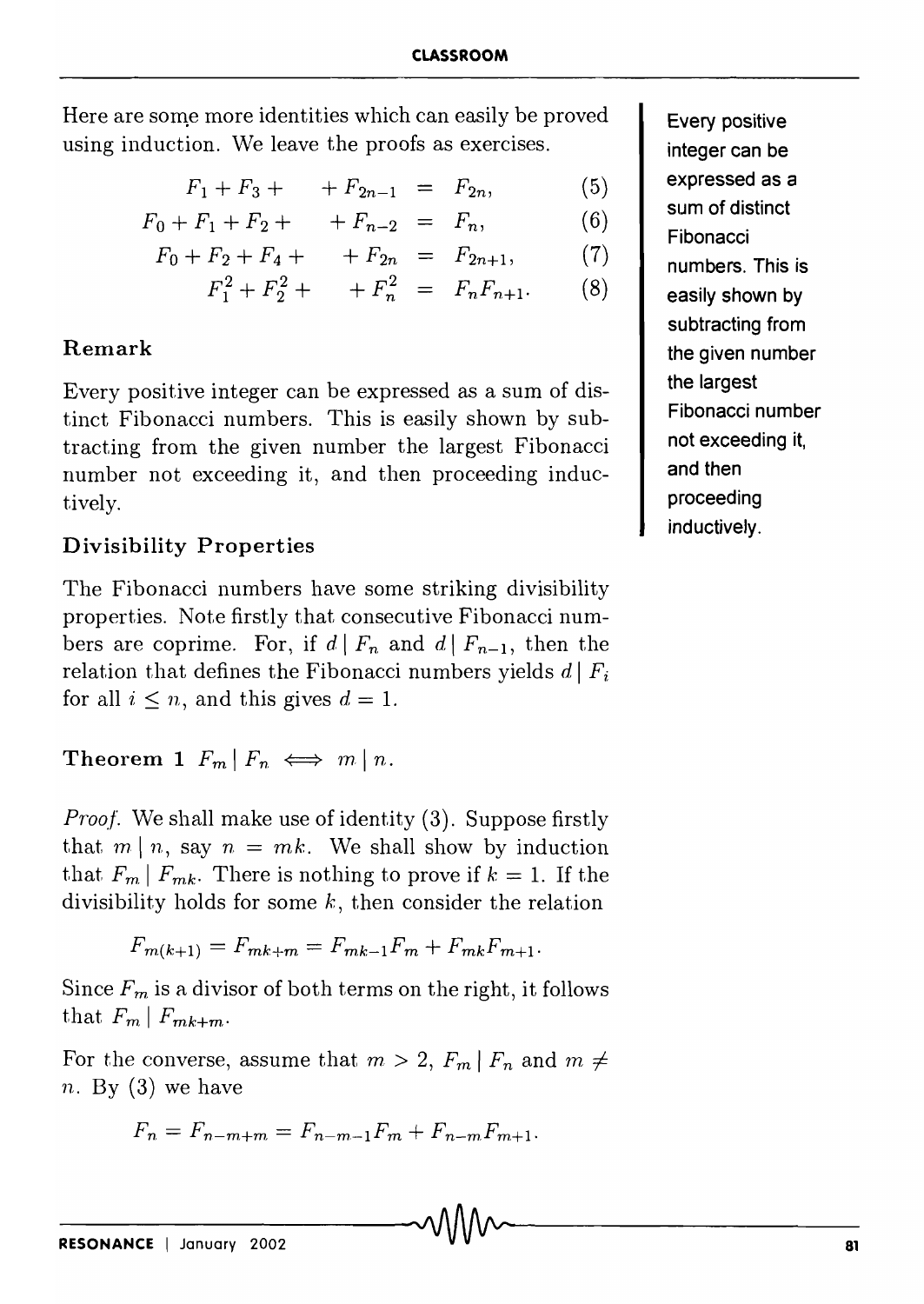If  $n > 4$  and  $F_n$  is prime, then *n* is prime.

As  $F_m | F_n$ , we get  $F_m | F_{n-m} F_{m+1}$ ; but  $F_m$ ,  $F_{m+1}$  are coprime, so we get  $F_m | F_{n-m}$ . Proceeding recursively we get that if  $n = qm + r$  with  $0 < r < m$ , then  $F_m | F_r$ , a contradiction since  $F_r < F_m$ . Therefore  $r = 0$ , and we get that  $m \mid n$ .  $QED$ 

An obvious implication of the theorem is: if  $F_d | F_m$  and  $F_d | F_n$ , then  $d | \gcd(m, n)$ .

Corollary 1 If  $n > 4$  and  $F_n$  is prime, then *n* is prime.

*Proof.* If  $n > 4$  is not prime then it possesses a proper divisor  $d > 2$ . (Take d to be the largest proper divisor of *n.*) This yields  $2 \leq F_d < F_n$  and  $F_d | F_n$ , contradicting the supposition that  $F_n$  is prime. So *n* must be prime.

**Theorem 2** *If*  $gcd(m, n) = k$ *, then*  $gcd(F_m, F_n) = F_k$ *.* 

*Proof.* The logic used is similar to that used in the proof of Theorem 1.

Let  $d \mid F_m$ ,  $d \mid F_n$ . From the relation  $F_m = F_{m-n-1}F_n +$  $F_{m-n}F_{n+1}$ , which follows from (3), we see that  $d \mid F_{m-n}$ . (We use the fact that  $F_n$  and  $F_{n+1}$  are coprime.) Repeated application of this fact shows that if *d* divides the gcd of  $F_m$ ,  $F_n$  then it divides  $F_k$ , where *k* is the gcd of m, n. So  $gcd(F_m, F_n)$  divides  $F_k$ . On the other hand Theorem 1 implies that  $F_k$  divides both  $F_m$  and  $F_n$ . It follows that  $gcd(F_m, F_n)$  is equal to  $F_k$ . QED

## Matrix of gcds of the Fibonacci Numbers

Let  $S = \{x_1, x_2, ..., x_n\}$  be a set of distinct natural numbers. We say that *S* is *greatest common divisor closed* (GCDC for short) if  $gcd(x_i, x_j) \in S$  for all i,j, and *divisor closed* (DC for short) if the set of divisors of the numbers in S is S itself. The GCD matrix  $G = (g_{ij})$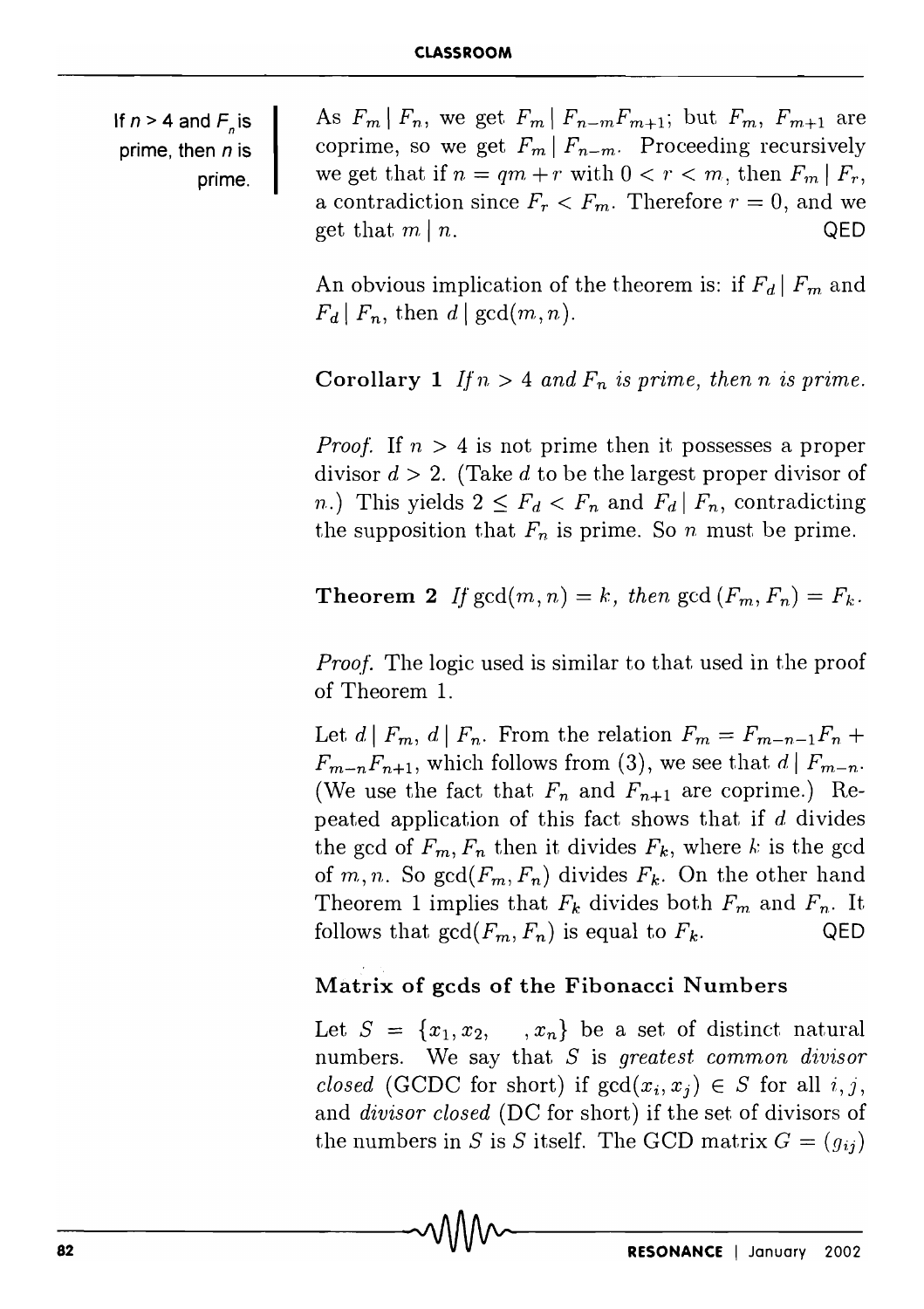of *S* is defined by  $g_{ij} = \gcd(x_i, x_j)$ . In the theorem below,  $\varphi$  denotes Euler's totient function  $(\varphi(x))$  = the number of positive integers less than or equal to *x* whose gcd with x is 1);  $\theta$  may be regarded as a generalization of  $\varphi$ . An important result from number theory needed in the proof is the relation

$$
\sum_{d|n} \varphi(d) = n \qquad \text{(all } n \in \mathbb{N}\text{)}.
$$
 (9)

**Theorem 3** *Given a GCDC set*  $S = \{x_1, x_2, \dots, x_n\},\$ *where*  $x_1 < x_2 < x_n$ , *there* exists a real-valued *function B defined on S such that* 

- (i)  $y = \sum_{x|y,x \in S} \theta(x)$ , for all  $y \in S$ ;
- (ii)  $\theta(x) \geq \varphi(x)$  for all  $x \in S$ .

*Proof.* It suffices to define  $\theta$  as shown below. Let  $S(x_j)$ be the set defined by

 $S(x_i) = \{d \in \mathbb{N} :$  least multiple of d in *S* is  $x_i\}$ 

Observe that  $x_i \in S(x_i)$  (so each  $S(x_i)$  is non-empty) and that the  $S(x_i)$  are disjoint. Now define  $\theta$  by

$$
\theta(x_j) = \sum_{d \in S(x_j)} \varphi(d).
$$

Note that property (ii) of the theorem is trivially met; we need only to prove (i), which states that  $\sum_{x_i|x_r} \theta(x_i) =$  $x_r$  for  $1 \leq r \leq n$ . This identity clearly holds for  $r = 1$ (because  $x_1$  is the least element of S, so  $S(x_1)$  consists simply of the divisors of  $x_1$ ). For  $r > 1$ , observe that the disjoint union

$$
\bigcup_{x_i|x_r} S(x_i)
$$

yields the set of divisors of  $x_r$ . This follows from the way in which the sets  $S(x_i)$  are defined (the fact that S)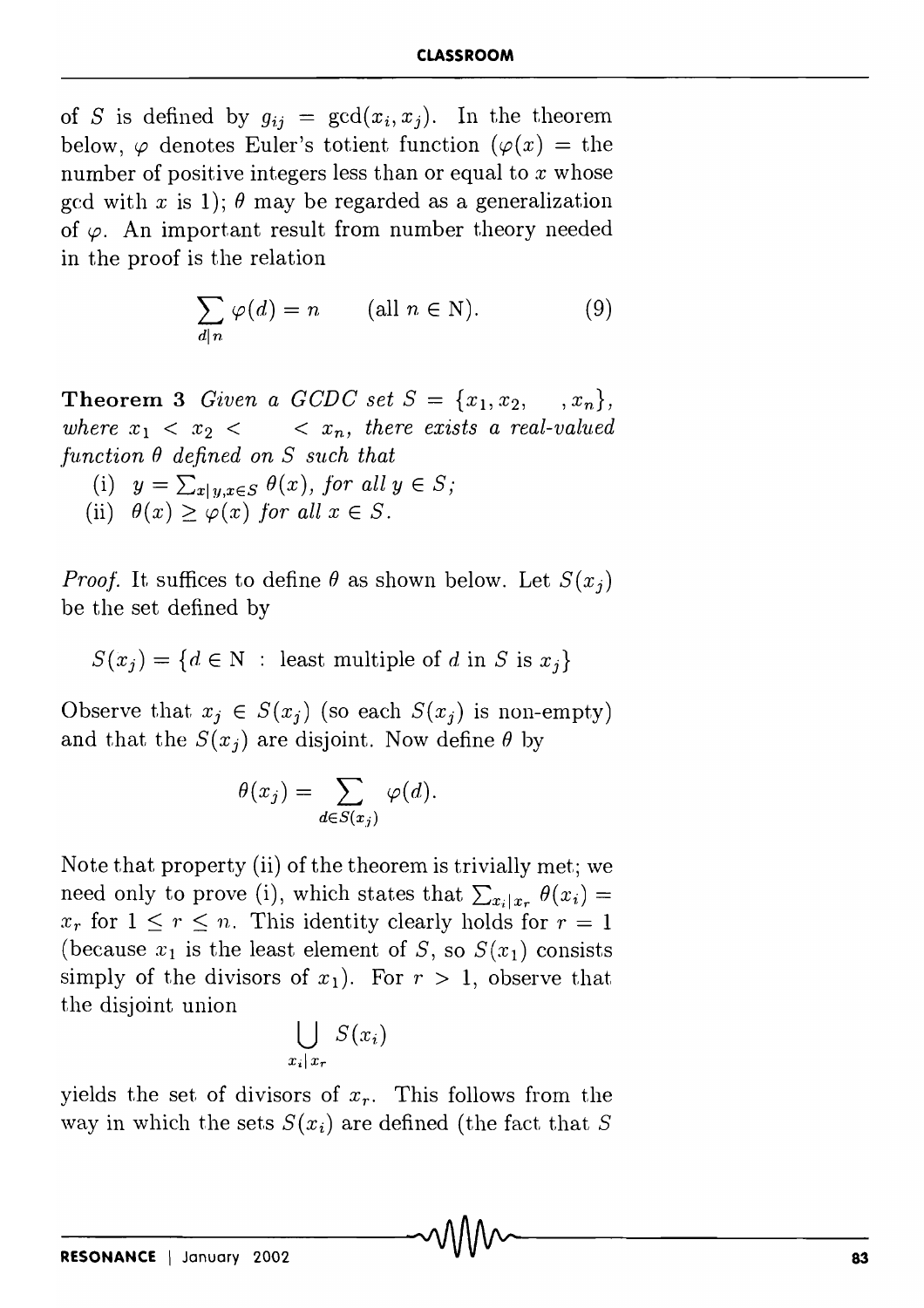is GCDC is needed). Now (4.1) is invoked to yield the desired identity. QED

We give an application of these ideas to the GCD matrix of a GCDC set. The function  $\theta$  is defined as above, and  $G_n$  is the GCD matrix of  $S = S_n$ .

**Theorem 4** *For a GCDC set*  $S_n = \{x_1, x_2, \ldots, x_n\},\$ *where the*  $x_i$  *are natural numbers with*  $x_1 < x_2 <$  < <  $x_n$ , we have

$$
\det(G_n) = \theta(x_1)\theta(x_2) \qquad \theta(x_n).
$$

*Moreover,*  $G_n$  *is positive definite.* 

*Proof.* Recall that  $g_{ij} = \gcd(x_i, x_j)$ . Consider the  $n \times n$ matrix *A* defined by

$$
a_{ij} = \begin{cases} \sqrt{\theta(x_i)} & \text{if } x_i \mid x_j, \\ 0 & \text{else.} \end{cases}
$$

Let  ${}^t\!A$  denote the transpose of A; then the  $(i, j)$ <sup>th</sup>-element of *tAA* is

$$
\sum_{k} a_{ki} a_{kj} = \sum_{x_k | \gcd(x_i, x_j)} \gcd(x_i, x_j).
$$

It follows that  $G_n = {}^t A A$ , and therefore that  $det(G_n) =$  $\det(A)^2$ .

Since *A* is upper-triangular, its determinant is the product of its diagonal entries, i.e.,

$$
\det(A) = \sqrt{\theta(x_1)\theta(x_2) - \theta(x_n)}.
$$

The stated result follows.

To show that  $G_n$  is positive definite note that the principal minors of  $G_n$  are just  $G(x_r)$  for  $r \leq n$ . QED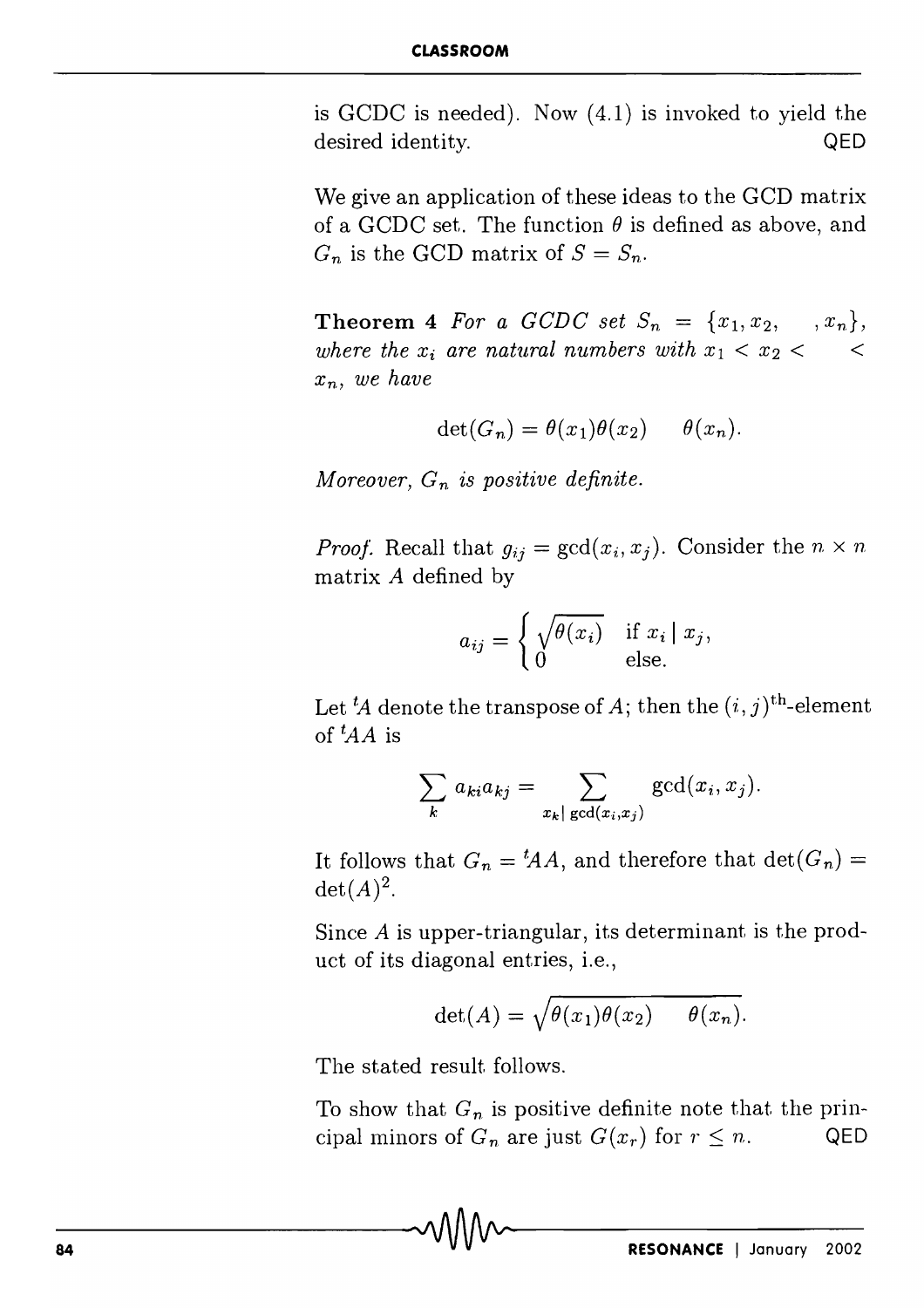## Remark

For another proof that  $G_n$  is positive definite, observe that the GCD matrix of a GCDC set  $S_n$  is contained as a  $n \times n$  submatrix of the  $x_n \times x_n$  matrix whose entries are  $gcd(i, j)$  for  $i, j \leq x_n$ . The set  $\{1, 2, 3, \ldots, x_n\}$  is factor-closed, so its GCD matrix *H* is positive definite. (This is a known result; see [1] and [2], Chapter 8.) The GCD matrix of  $S_n$  is obtained by removing some rows and the corresponding columns from *H* and is therefore positive definite.

It is not clear whether any simple geometric interpretation can be found to the fact that the GCD matrix of the set  $\{F_2, F_3,$ *,Fn}* is positive definite.

## Seating Arrangements

Consider the following problem. *A classroom has* 2 *rows of n desks per row. The teacher asks each pupil to move to one of the desks immediately to her front, back, left or right. (Not all options will be open to all the pupils.) Find the n'umber of ways in which these transfers can be carried out.* 

Let  $g_n$  be the required number. We shall solve the problem by finding a recursive relationship for *9n.* Empirically we find that  $g_1 = 1$ ,  $g_2 = 4$  and  $g_3 = 9$ . Is  $g_n$  equal to  $n^2$ ? Let us not be hasty!

We count *9n* as follows.

- The two pupils in the first column may interchange places, and then the remaining pupils can change places in  $g_{n-1}$  ways.
- The four pupils in the first two columns can interchange places amongst themselves in three additional ways, and the remaining pupils can then interchange places in *9n-2* ways.
- For  $i = 3, 4, n$  there are precisely two ways

It is not clear whether any simple geometric interpretation can be found to the fact that the GCD matrix of the set  $F_2, F_3, \ldots, F_n$  is positive definite.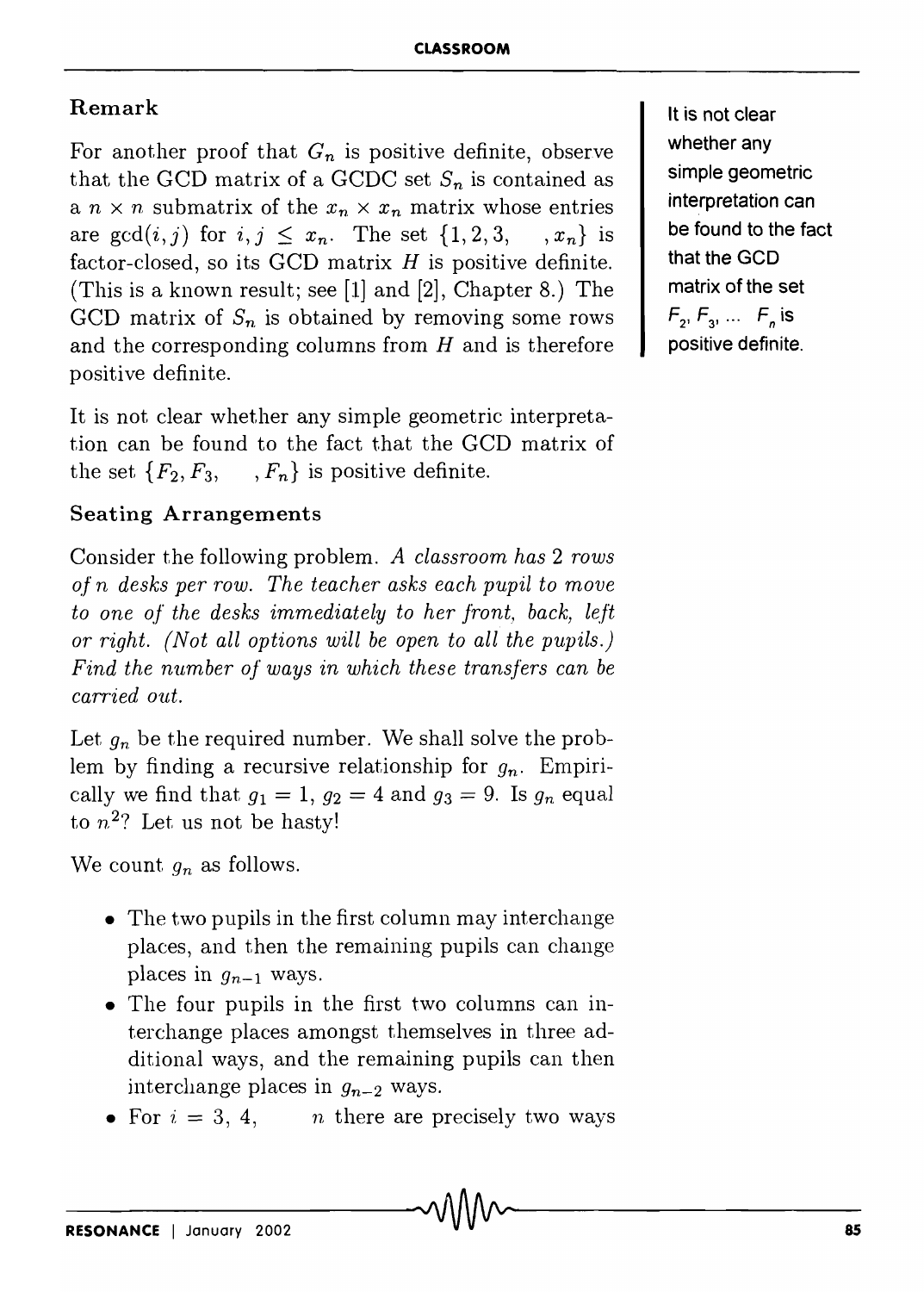If a flight of *n* stairs is to be climbed, and on each step I climb either 1 or 2 stairs, then the number of different ways of reaching the top is  $F_{n+1}$ . for the pupils in the first  $i$  columns to interchange places if there is to be no subset of the columns whose pupils interchange places only amongst them selves; namely, via a clockwise transfer or an anticlockwise transfer.

The above listing of possibilities easily yields the following relation:

$$
g_n = g_{n-1} + 3g_{n-2} + 2(g_{n-3} + g_{n-4} + g_1) + 2.
$$
 (10)

This yields  $q_4 = 25 = 5^2$ , thereby disproving the suspicion that  $g_n = n^2$ . But we notice that  $g_4 = F_5^2$ . After some computing we get  $g_5 = 64 = 8^2 = \tilde{F}_6^2$ . Now we are able to guess that  $g_n = F_{n+1}^2$ , and once this relation is spotted an inductive proof is quickly obtained.

## Stair-climbing

Identities such as (3) and the following:

$$
F_{2k+2} = F_{k+1}^2 + 2F_k F_{k+1}, \tag{11}
$$

$$
F_{3k+1} = F_{k+1}^3 + 2F_k^2 F_{k+1} + F_k^2 F_{k-1}, \qquad (12)
$$

$$
F_{4k+1} = F_{k+1}^4 + F_k^4 + 2F_k^2 F_{k+1}^2 + \t\t(13)
$$

$$
F_k^2 (F_{k+1} + F_{k-1})^2
$$

may also be proved using a combinatorial interpretation to the Fibonacci numbers: *If a fli9ht of n stairs is to be climbed, and on each step I climb either* 1 *or* 2 *stairs, then the number of different ways of reaching the top is*   $F_{n+1}$ . This may be shown quite easily, and we leave the proof to the reader. *(Example.* A flight of 3 stairs can be climbed as 111 or 12 or 21, i.e., in  $3 = F_4$  different ways.)

Let us see how this interpretation may be used to prove (3), which may be stated alternatively as

$$
F_{m+n+1} = F_m F_n + F_{m+1} F_{n+1}.
$$